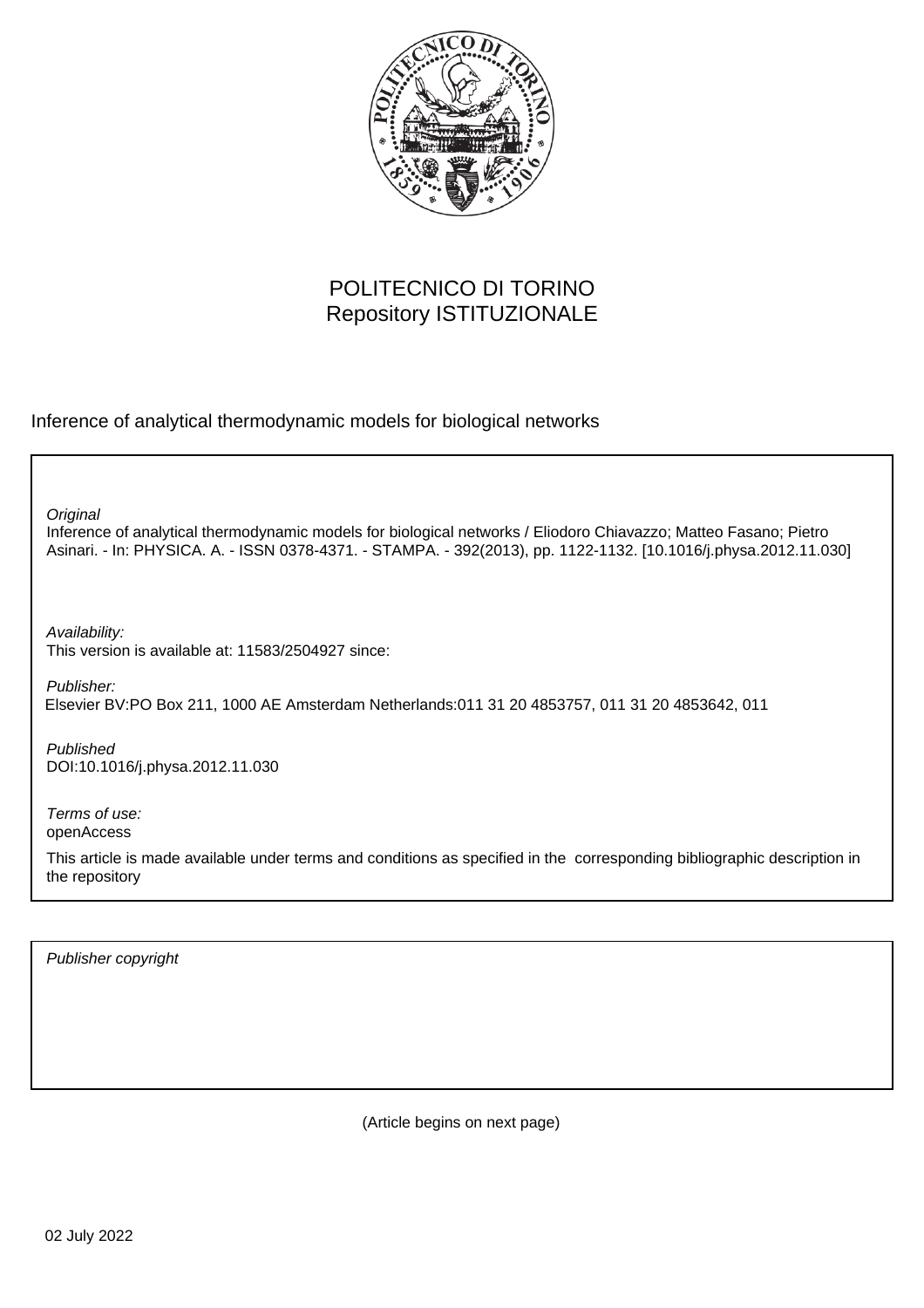# Inference of analytical thermodynamic models for biological networks

Eliodoro Chiavazzo,<sup>1,\*</sup> Matteo Fasano,<sup>1</sup> and Pietro Asinari<sup>1</sup>

<sup>1</sup> Energy Department, Politecnico di Torino, Corso Duca degli Abruzzi 24, 10129 Torino, Italy (Dated: November 13, 2012)

We present an automated algorithm for inferring analytical models of closed reactive biochemical mixtures, on the basis of standard approaches borrowed from thermodynamics and kinetic theory of gases. As an input, the method requires a number of steady states (i.e. an equilibria cloud in the phase-space), and at least one time series of measurements for each species. Validations are discussed for both the Michaelis-Menten mechanism (four species, two conservation laws) and the mitogen-activated protein kinase - MAPK - mechanism (eleven species, three conservation laws).

PACS numbers: 05.20.Dd, 82.39.-k, 82.20.Wt

#### INTRODUCTION

The reverse engineering of biological networks from experimental observations has recently gained an increasing attention, owing to remarkable advancements in modern high-throughput techniques for the generation of time series data on metabolites, genes and other components of biological relevance [1]. However, due to high dimensionality, the latter still remains a demanding task that often requires a priori knowledge on the system structure. Predictive mathematical models are highly desirable, for instance, for the external control of cellular functions, and this has motivated an intense effort in such a direction [2, 3]. In this work, we intend to investigate the ability of some classical thermodynamic approaches for the automatic prediction of equilibria, dynamical behavior and system structure. The main advantage of such an approach is that it does not require prior knowledge on the underlying biochemical mechanism, and it is solely based on measurements of species concentrations in closed systems.

We focus on biological systems formed by several species interacting according to a web of (bio)chemical reactions in closed systems under fixed temperature  $T$  and volume  $V$ . We further assume that dissipation is ensured by the existence of a global Lyapunov function  $G$ , which is typically linked to a thermodynamic potential, and a unique steady state (equilibrium) is reached after a sufficiently long time. Let the concentration of  $n$  species evolve in time according to an autonomous system of ordinary differential equations (ODEs):

$$
\dot{x} = \frac{dx}{dt} = f(x),\tag{1}
$$

with  $x = [x_1, ..., x_n]^T$  defining the system state (e.g. in terms of molar concentrations  $x_i$ ). Let  $x^{eq}$  and  $G(x)$  be the unique equilibrium state of the ODEs  $(1)$  and its global Lyapunov function, respectively. Hence, at all instant t, the time derivative of G is non-positive,  $\hat{G} = \nabla G f \leq 0$ , and it vanishes at steady state:  $\hat{G}(T, V, x^{eq}) = 0$ . Time dynamics (1) is often characterized by linear constraints (e.g. due to conservation of the mole number of elements forming the chemical species). Thus, assuming the presence of r conserved quantities, there exists a fixed  $(r \times n)$  matrix M such that, at all time instants  $t$ :

$$
Mx(t) = C,\t\t(2)
$$

with C being an r−component column of fixed quantities (conserved moieties).

# SEARCHING FOR CONSERVATION LAWS

Neither the number nor the expressions of the conservation laws (2) are typically known when investigating on a new biological phenomenon, unless pre-existing knowledge on the reaction stoichiometry is available. For addressing the above issues, the suggested approach is based upon the analysis of a collection of scattered steady states (experimental equilibrium cloud), and at least one time series of species concentrations evolving from an arbitrary initial state. In this work, we perform inspection of the equilibrium cloud by means of principal component analysis - PCA - [4] in order to estimate the cloud dimension which, as discussed below, indicates the number of conservation laws. For the sake of completeness, it is worth stressing that more recent non-linear techniques, such as *diffusion maps* [5], may be also adopted for estimating the dimension r.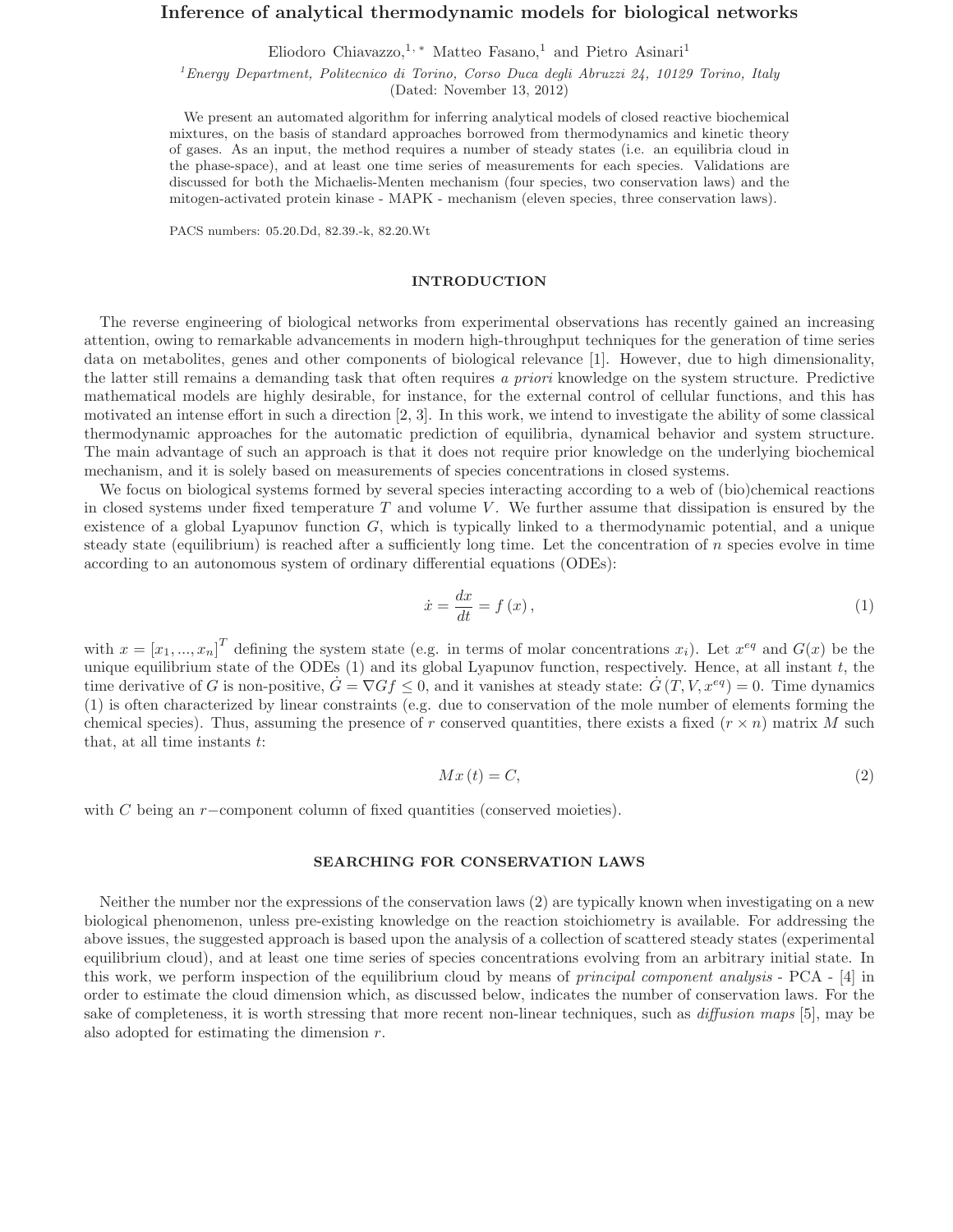

FIG. 1: Geometry underpinning the constrained minimization problems (8) and (14): Solutions are located where the affine hyperplane  $x + \overline{M}$  is tangent to the G function iso-lines. Vectors  $\delta x$  spanning the local tangent space to the equilibrium cloud are thus linked to both the null space of the matrix  $M(\overline{M} = \text{ker}M)$  and the second derivative matrix H of the Lyapunov function G. As a result, orthogonality between the columns of  $\overline{M}$  and the gradient of  $G(\nabla G)$  implies:  $\overline{M}^T H \delta x = 0$ .

We notice that, in a perfectly closed system, thermodynamics and conservation laws rule the geometry of the manifold collecting all the equilibrium states. As a result, the matrix  $M$  is fully determined upon computation of the local tangent space to such a manifold. According to the pictorial representation in Fig. 1, we notice that the following relationship holds:  $\overline{M}^T H \Delta X = 0$ . Here, the columns of the  $n \times (n - r)$  matrix  $\overline{M} = \text{ker}(M)$  span the null space of  $M$ ,  $H$  is the second derivative matrix of the Lyapunov thermodynamic function  $G$  while the columns of the  $(n \times r)$  matrix  $\Delta X$  form a basis of the local tangent space of the equilibrium cloud. As a result, the following equation holds:

$$
M' = \left[ \ker \left[ \left( \ker \Delta X^T \right)^T H^{-1} \right] \right]^T, \tag{3}
$$

where the superscript  $T$  and the prime symbol  $\prime$  denote transposition and the orthonormal basis respectively. For numerical purposes, a generic column  $\delta x$  of the matrix  $\Delta X$  can be conveniently approximated by local interpolation or finite differences. Nevertheless, we stress that adoption of (3) may lead to inaccurate results due to a poor estimate of the vectors  $\delta x$ , or even to a lack of knowledge on the function G such as the activity coefficients for non-ideal mixtures (see below). Therefore, below we describe a stochastic method, based on the Metropolis algorithm [6], enabling an accurate computation of M by processing the time series of species concentrations. First, we initialize the  $k$ -th row,  $M_k$ , of the conservation law matrix: This can be made either stochastically or even on the basis of the estimate (3). We assume that all species concentrations are recorded at a discrete set of time instants  $(t<sub>j</sub>)$  between  $t<sub>1</sub>$  and  $t<sub>m</sub>$ . The latter data is thus available in the form of a time series, stored in the  $(n \times m)$  data array  $\hat{X} = \{\hat{x}_{ij}\}\$ , with the generic element  $\hat{x}_{ij}$  denoting the concentration of the *i*-th species at the time instant  $t_j$ . Next, we compute the following deviation quantity:

$$
d_k = \sum_{j=1}^{m} \left| \hat{C}_{kj} - \bar{C}_k \right|,\tag{4}
$$

where, for the k-th conservation law, the j-th term of the time series  $\{\hat{C}_{kj}\}$  and its time-averaged value  $\bar{C}_k$  are defined as:

$$
\hat{C}_{kj} = \sum_{i=1}^{n} \hat{x}_{ij} M_k(i), \ \bar{C}_k = \left(\sum_{j=1}^{m} \hat{C}_{kj} dt_j\right) / (t_m - t_1),
$$

with  $dt_j$  the duration of the time interval corresponding to the term  $\hat{C}_{kj}$ .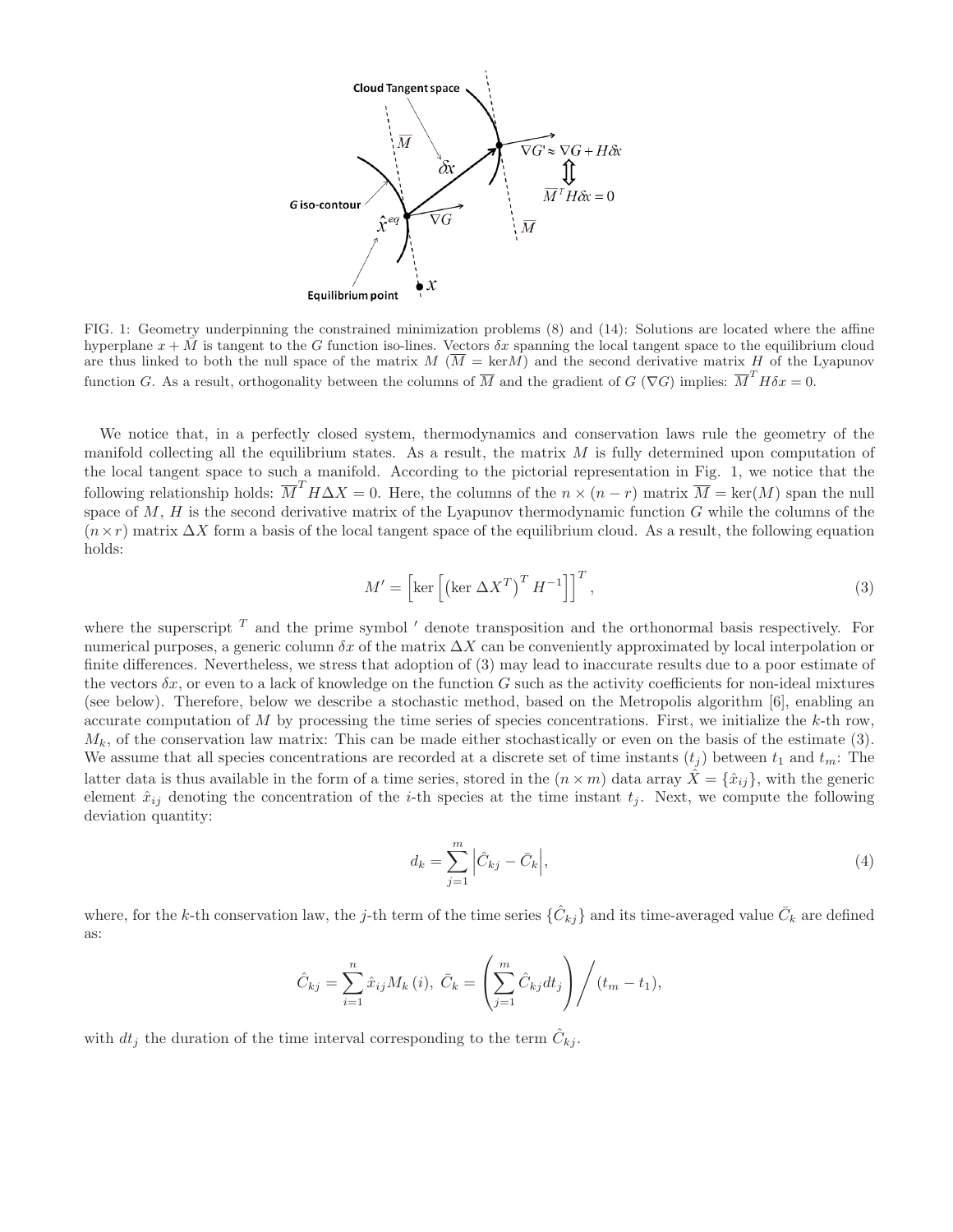Eq. (4) provides with a non negative term, that vanishes if  $M_k$  describes a conservation law of the dynamical system (1). Next, a refinement process is set, where at each step one randomly chosen element of  $M_k$  undergoes a mutation. If mutation occurs at position  $i^*$ , we impose:  $M_k(i^*) \pm g$ , with g being a positive quantity. Mutation is accepted with probability one, if it induces a decrease in the deviation quantity  $d_k$ . Conversely, when an increase of  $d_k$  happens, acceptance only occurs with probability:  $e^{-\Delta d_k/\tilde{T}}$ , with  $\Delta d_k$  and  $\tilde{T}$  the incremental deviation quantity and a tuning parameter that stipulates the frequency acceptance for  $\Delta d_k > 0$ , respectively. Upon convergence (i.e.  $d_k$  is stationary), if  $M_k$  is linearly independent with respect to the vector basis  $\{M_1, ..., M_{k-1}\}\,$ , we retain the solution and k is updated to  $k+1$  (until  $k < r$ ). Otherwise, the procedure is repeated starting from a new random vector  $M_k$ .

# EQUILIBRIA OF IDEAL MIXTURES

Let  $\mu_j$  be the chemical potential of the j−th species. For ideal systems,  $\mu_j$  reads:

$$
\mu_j = \mu_j^0 + RT \ln x_j,\tag{5}
$$

where R, V and  $x_i = n_i/V$  are the universal gas constant, the system volume and the molar concentration of the j-th species, respectively, with  $n_j$  denoting the corresponding number of moles.

For closed systems with fixed volume  $V$  and temperature  $T$ , the thermodynamic Lyapunov function  $G$  is provided by Helmholtz potential as follows:

$$
G = V \sum_{j=1}^{n} x_j \mu_j - pV = V \sum_{j=1}^{n} (x_j \mu_j^0 + RT x_j \ln x_j) - RT V \sum_{j=1}^{n} x_j,
$$
\n(6)

where pressure is dictated by the ideal gas law of state:  $p = RT \sum_{j=1}^{n} x_j$ . The equilibrium state of (1) can be computed by global minimization of the function  $\tilde{G}$ :

$$
\tilde{G} = G + \sum_{i=1}^{r} \lambda_i \left( M_i x - C_i \right),\tag{7}
$$

where  $\lambda_i$ ,  $M_i$  and  $C_i$  are the *i*−th Lagrange multiplier, the *i*−th row of the matrix M and the *i*−th component of C, respectively. In other words,  $x^{eq}$  fulfills the following algebraic system:

$$
\frac{1}{V}\frac{\partial \tilde{G}}{\partial x_j} = \mu_j^0 + RT \ln x_j + \sum_{i=1}^r \lambda_i M(i,j) = 0, \quad \forall j = 1, ..., n
$$
\n
$$
\frac{\partial \tilde{G}}{\partial \lambda_k} = M_k x - C_k = 0, \quad \forall k = 1, ..., r.
$$
\n(8)

Let  $\hat{x}_0^{eq}$  be a reference equilibrium point of (1) (e.g. measured by experiments), it follows:

$$
\mu_j^0 = -RT \ln \hat{x}_{0j}^{eq} - \sum_{i=1}^r \lambda_{0i} M(i, j), \ \forall j = 1, ..., n. \tag{9}
$$

Any other equilibrium state (corresponding to an arbitrary initial condition  $x^{in}$ ) can be computed by means of  $(8)$ recast in the more explicit form:

$$
-RT \ln \hat{x}_{0j}^{eq} + RT \ln x_j + \sum_{i=1}^{r} (\lambda_i - \lambda_{0i}) M(i, j) = 0, j = 1, ..., n
$$
  

$$
M_k x - C_k = 0, k = 1, ..., r
$$

hence,

$$
\ln (x_j / \hat{x}_{0j}^{eq}) + \sum_{i=1}^{r} \bar{\lambda}_i M(i, j) = 0, \ j = 1, ..., n
$$
  

$$
M_k x - M_k x^{in} = 0, \ k = 1, ..., r.
$$
 (10)

with  $\bar{\lambda}_i = (\lambda_i - \lambda_{0i})/RT$ . The nonlinear algebraic system (10) enables to compute the equilibrium state of (1)  $x^{eq}$ corresponding to the initial condition  $x^{in}$  (when the ideal system assumption is valid). More specifically, according to (10), equilibrium states only depend on the r conserved quantities (under fixed temperature and volume) computed by  $x^{in}$ :

$$
x^{eq} = x^{eq} (C_1, ..., C_r) = x^{eq} (M x^{in}),
$$
\n(11)

and can be readily computed once an arbitrary equilibrium state  $\hat{x}_0^{eq}$  and the matrix M are set.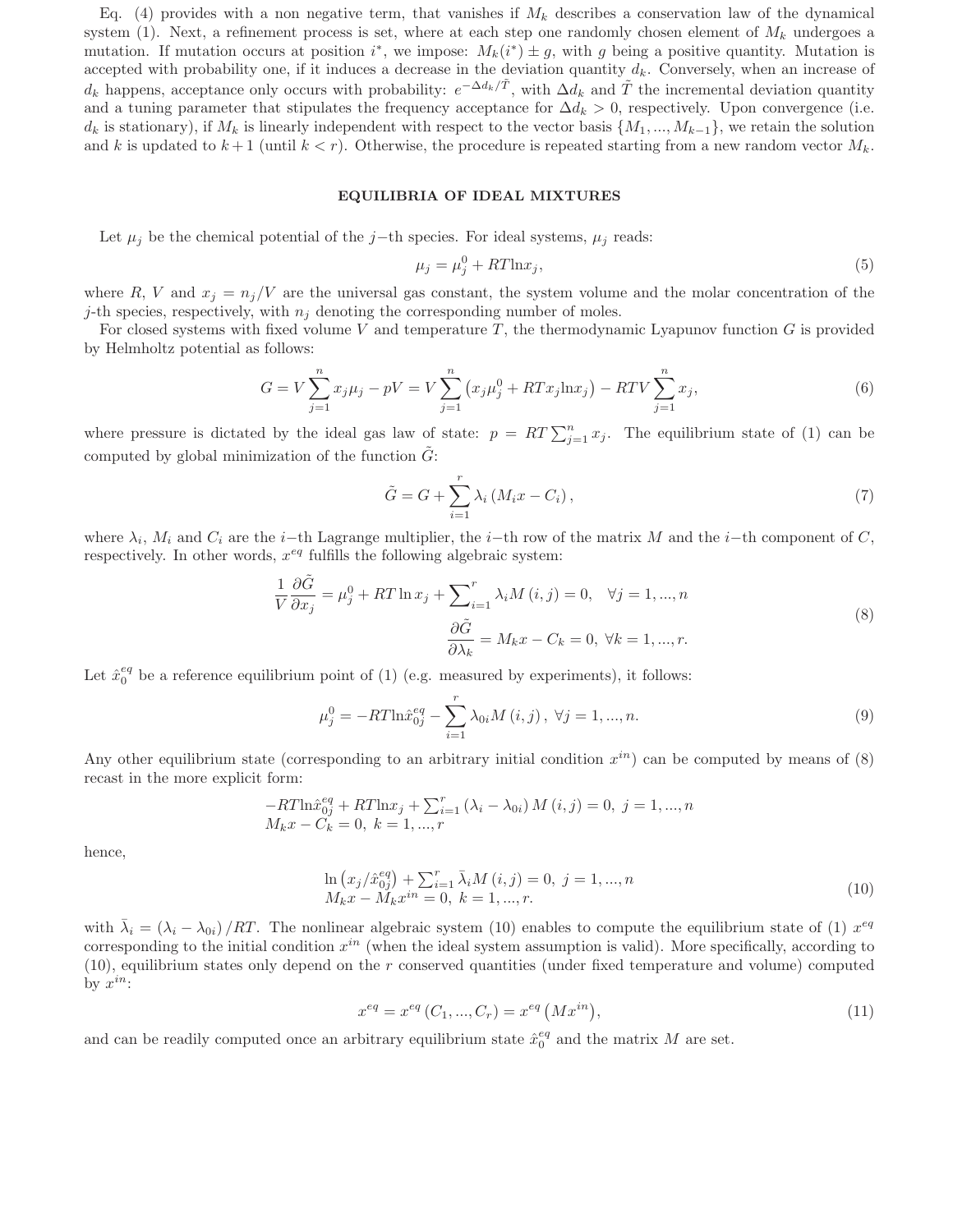#### EQUILIBRIA OF NON-IDEAL MIXTURES

For non-ideal systems, the chemical potential (5) takes the more general form [7, 8]:

$$
\mu_j = \mu_j^0 + RT \ln \gamma_j x_j,\tag{12}
$$

where the j−th activity coefficient  $\gamma_i$  is typically a non-trivial function of the system state, while the thermodynamic Lyapunov function G (for systems under fixed volume V and temperature  $T$ ) takes the form:

$$
G = V \sum_{j=1}^{n} \left( x_j \mu_j^0 + RT x_j \ln \gamma_j x_j \right) - pV. \tag{13}
$$

The steady state condition ( $\nabla \tilde{G} = 0$ ) thus yields:

$$
\frac{1}{V}\frac{\partial \tilde{G}}{\partial x_j} = \mu_j^0 + RT\left(\ln \gamma_j x_j + 1\right) + RT\sum_{i=1}^n \frac{x_i}{\gamma_i} \frac{\partial \gamma_i}{\partial x_j} - \frac{\partial p}{\partial x_j} + \sum_{i=1}^r \lambda_i M\left(i, j\right) = 0, \ \forall j = 1, ..., n
$$
\n
$$
\frac{\partial \tilde{G}}{\partial \lambda_k} = M_k x - C_k = 0, \ \forall k = 1, ..., r.
$$
\n(14)

Since the manifold collecting all steady states  $x_j^{eq}$  can be conveniently parameterized by conserved quantities  $C_i$ , in a neighborhood of an arbitrary point  $x_j^{eq}$ , we assume that activities depend on the quantities  $C_i$ :  $\gamma_j = \gamma_j (C_i)$ . Moreover, due to the fundamental relationship in thermodynamics stipulating that (for any system) the  $j$ -th chemical potential  $(12)$  is the partial derivative of Helmholtz potential with respect to the moles of the j-th species under fixed volume, temperature and remaining species concentrations, namely

$$
\mu_j = \frac{1}{V} \left. \frac{\partial G}{\partial x_j} \right|_{V,T,x_{i \neq j}},\tag{15}
$$

the system (14) can be written as follows:

$$
\frac{1}{V}\frac{\partial\tilde{G}}{\partial x_j} = \mu_j^0 + RT \ln \gamma_j x_j + \sum_{i=1}^r \lambda_i M(i,j) = 0, \ \forall j = 1, \dots, n
$$
\n
$$
\frac{\partial\tilde{G}}{\partial \lambda_k} = M_k x - C_k = 0, \ \forall k = 1, \dots, r.
$$
\n(16)

Let us consider a reference solution whose equilibrium condition is  $\hat{x}_0^{eq}$  (e.g. measured by experiments). The quantities  $\mu_j^0$  can be computed as follows:

$$
\mu_j^0 = -RT \ln \gamma_{0j} \hat{x}_{0j}^{eq} - \sum_{i=1}^r \lambda_{0i} M(i,j)
$$
\n(17)

Upon substitution of  $(17)$  in  $(16)$ , we obtain the following condition for equilibrium states of non-ideal mixtures:

$$
-RT \ln \gamma_{0j} \hat{x}_{0j}^{eq} - \sum_{i=1}^{r} \lambda_{0i} M(i,j) + RT \ln \gamma_j x_j + \sum_{i=1}^{r} \lambda_i M(i,j) = 0, \ \forall j = 1, ..., n
$$
  

$$
M_j x - C_j = 0, \ k = 1, ..., r.
$$
 (18)

Around the reference point  $\hat{x}_0^{eq}$ , activities can be approximated by a polynomial series up to a certain order, hence the system (18) takes the final form:

$$
\ln \frac{\gamma_j x_j}{\gamma_{0j} \hat{x}_{0j}^{eq}} + \sum_{i=1}^r \bar{\lambda}_i M(i, j) = 0, \ \forall j = 1, ..., n
$$
  
\n
$$
M_k x - M_k x^{in} = 0, \ k = 1, ..., r
$$
  
\n
$$
\gamma_j \approx \gamma_{0j} + \sum_{i=1}^r \frac{\partial \gamma_j}{\partial C_i} \Big|_{0} (C_i - C_{0i}) + ..., \ \forall j = 1, ..., n.
$$
\n(19)

In the following, the expansion of activity coefficients is considered up to first order. Owing to the latter expansion, the system (19) can be adopted for predicting the steady state of non-ideal mixtures in a vicinity of a reference point  $\hat{x}_0^{eq}$ , once the functions  $\gamma_j = \gamma_j(C_i)$  and the matrix M are properly estimated. Let  $x^{in}$  be an arbitrary initial state of (1). A possible criterion for choosing  $\hat{x}_0^{eq}$  from the available cloud in the vicinity of the target equilibrium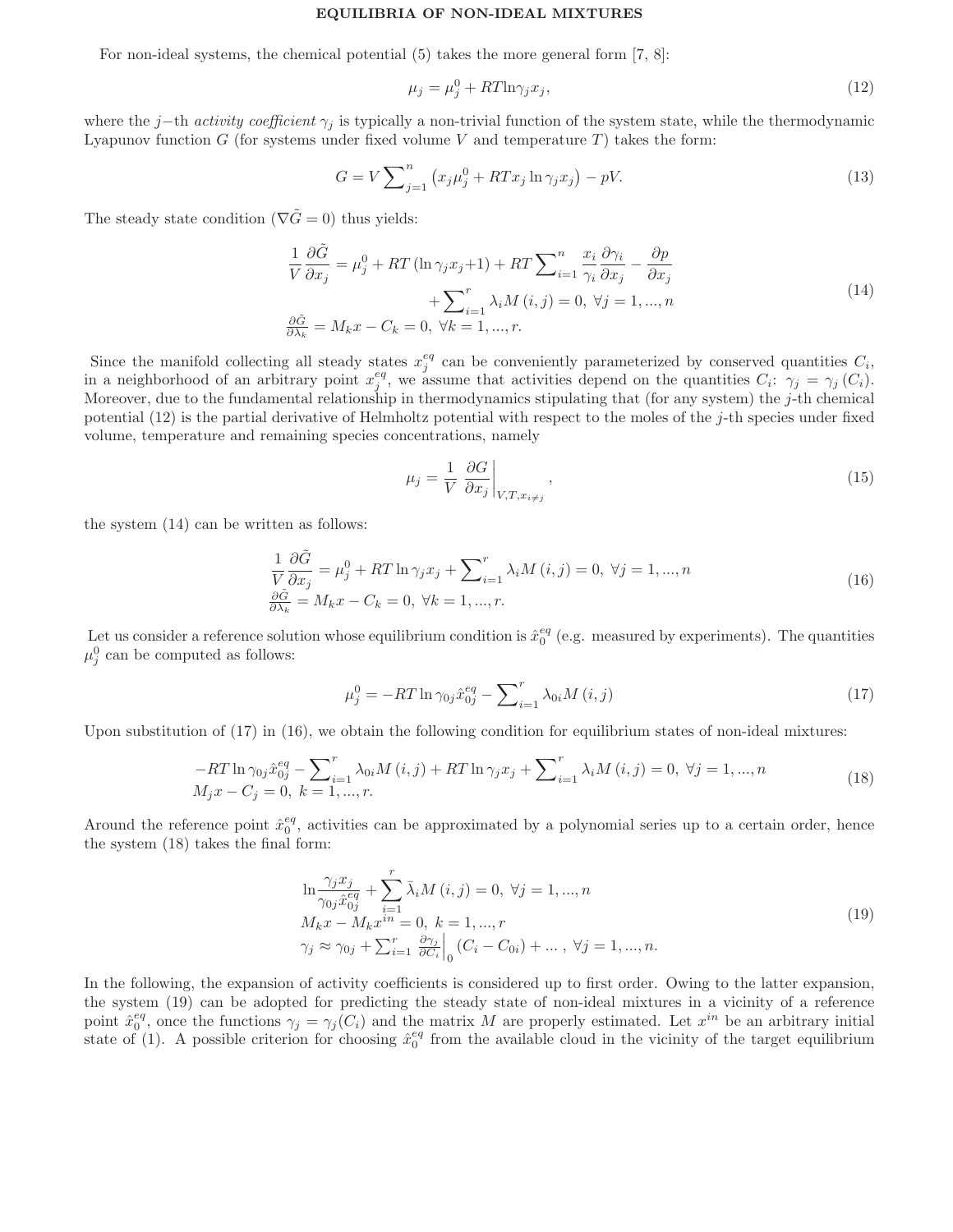corresponding to  $x^{in}$  may be based on the minimal Euclidean distance between the points  $Mx^{in}$  and  $M\hat{x}^{eq}_0$ , in the space of conserved quantities.

Unknown constants in (19) (i.e.  $\gamma_{0j}$ ,  $\partial \gamma_j/\partial C_i|_{0}$ ) can be estimated through optimization. To this end, here we adopted a random procedure based on the Metropolis algorithm [6]. All the unknowns are first initialized:  $\gamma_{0j} = 1$ ,  $\partial\gamma_j/\partial C_i|_0=0$ ,  $\forall i, j$ . Next, a refinement process starts, where at each step one randomly chosen quantity undergoes a random mutation:  $\pm \varepsilon$ , with  $\varepsilon$  being a small positive number. Mutations are accepted with probability one, if they induce a decrease of the following error measure:

$$
E = \sum_{j=1}^{s} \sum_{i=1}^{n} \left| \frac{x_j^{eq}(i) - \hat{x}_j^{eq}(i)}{\hat{x}_j^{eq}(i)} \right|,
$$
\n(20)

where  $\hat{x}_j^{eq}$  is an equilibrium point from the cloud,  $x_j^{eq}$  denotes the solution of (19) at  $M\hat{x}_j^{eq}$ , while s is the number of cloud points within a fixed neighborhood of interest around the reference point  $\hat{x}_0^{eq}$ . Conversely, mutations that induce an increase of the quantity (20) are accepted with probability:  $e^{-\Delta E/\tilde{T}}$ , with  $\Delta E$  and  $\tilde{T}$  the incremental deviation quantity and a tuning parameter that stipulates the acceptance frequency for  $\Delta E > 0$ , respectively. Finally, the process is terminated when E becomes stationary. In the previous relative error measure (as in the following one), a small threshold in computing zero concentrations avoids numerical singularities.

Remark-In this work, we make use of the above simple instance of a *genetic algorithm* for minimizing the functions (4) and (20). However, to this end, more advanced strategies may be also adopted (e.g. alternative evolving strategies of the unknowns) such as the ones reported in the classical work by Goldberg [9]. Moreover, we notice that inclusion of higher order terms in the expansion of activity coefficients, may lead to a more general expression of the system (19), although at the cost of a more demanding minimization of the error measure (20).

# INFERENCE OF A THERMODYNAMIC MODEL

Modeling of biological systems often reveals processes with significant disparity of time scales [10]. As a result, the dynamics of the latter multiscale systems is characterized by short bursts towards a low-dimensional manifold in the phase space (also known as slow invariant manifold - SIM), where the subsequent dynamics is slower and it proceeds along the manifold itself. This phenomenon may occur several times until a steady state is reached.

With this picture in mind, here we assume that, starting from arbitrary initial states, time evolution of the biological systems under study can be regarded as a sequence of relaxation processes towards lower and lower dimensional manifolds in the phase-space. More specifically, we assume that the ordinary differential equations (ODEs) governing a closed biochemical system can be expressed in terms of several Bhatnagar-Gross-Krook (BGK) operators [11] as follows:

$$
\frac{dx}{dt} = -\frac{1}{\tau_1} \left( x - x^1 \right) - \sum_{i=2}^d \frac{1}{\tau_i} \left( x^{i-1} - x^i \right) - \frac{1}{\tau_{\infty}} \left[ x^d - x^{eq} \left( C_1, \dots, C_r \right) \right],\tag{21}
$$

with fixed relaxation times,  $\tau_1 < ... < \tau_d < \tau_{\infty}$ , and  $x^i$  belonging to a  $(d-i+1)$ -dimensional SIM. The equation system (21) is fully determined upon the definition of a procedure for computing all the manifold points  $x^i$ . To this end, here we follow one of the simplest way for approximating the SIM for dissipative systems, by constructing the so called Quasi Equilibrium Manifold - QEM [12, 13] (also referred to as Constrained Equilibrium Manifold). Hence, by a definition, a generic point  $x^i$  on a QEM is computed by solving the following constrained minimization problem:

$$
G(x) \to \min, \, Mx = C, \, Nx = \Xi,\tag{22}
$$

where N is a  $(d-i+1) \times n$  matrix, while the elements of  $\Xi$  represent  $(d-i+1)$  additional conserved quantities with respect to the problems (8) and (14). The proposed equation system (21) has been inspired by the works of Levermore [14] and Gorban and Karlin (see, e.g., [15–17] and the kinetic model equations in the section 2.4 of [18]). We also notice that a simple instance (i.e. two-step relaxation model) of  $(21)$  has been successfully employed for the kinetic modeling of multicomponent gas mixtures [19, 20].

Relying upon the time series of species concentrations (reference data), an optimization procedure aiming at minimizing deviations between the solution of (21) and the reference data can be set up for estimating the unknown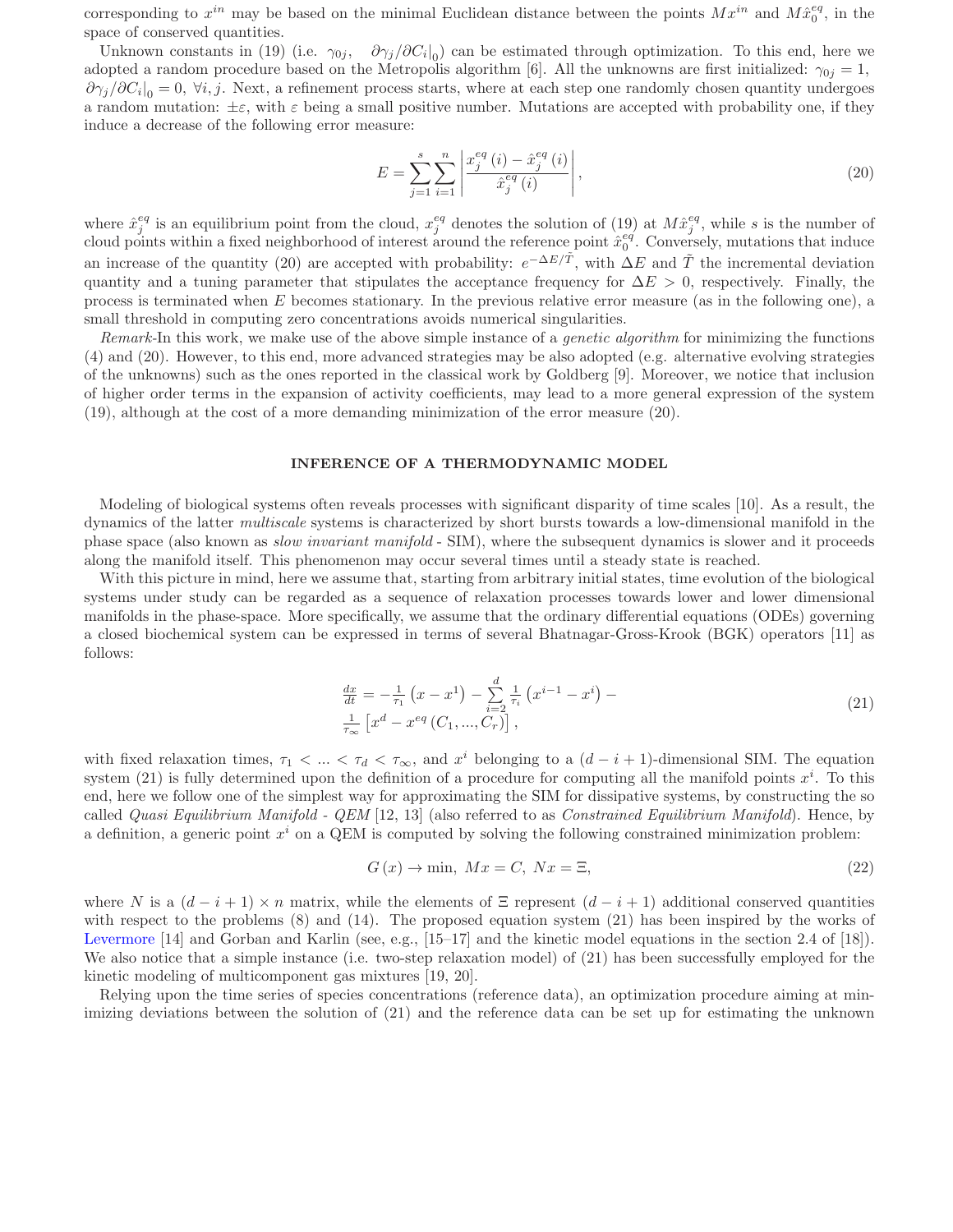quantities (i.e. the relaxation times  $\tau_i$  and the matrix N). To this end, an optimization procedure may be adopted for minimizing the following objective function:

$$
E = \sum_{j=1}^{m} \sum_{i=1}^{n} \left| \frac{x_j(i) - \hat{x}_j(i)}{\hat{x}_j(i)} \right|,
$$
\n(23)

where  $x_j$  is a sample point along the solution trajectory of the dynamical system (21) (at the time instant  $t_j$ , with  $t_1 < t_j < t_m$ ), whereas  $\hat{x}_j(i)$  represents the concentration of the *i*-th species at the same time instant  $t_j$  (e.g. recorded by experiments). In this work, for validation purposes,  $\hat{x}_i(i)$  are provided by sample points along solution trajectories of detailed kinetic models from the literature. To this end, the latter models are adopted as a black-box to produce input data for the proposed approach, namely an equilibrium cloud and one time series for each species concentration. No knowledge on conserved moieties (see the above section on their stochastic search) and on the web of species interactions is requested. Conversely, some insights on species interactions may be extracted as an output of the method, as described below.

#### Jacobian with linear conservation laws

Once the dynamical model (21) is determined, inspection of the corresponding Jacobian matrix J enables to draw a network of interactions between the biochemical species (in a vicinity of a given state), where a large absolute value of the element  $J(i, j) = \partial \dot{x}_i / \partial x_j \big|_{C_1, \dots, C_r}$  denotes a strong direct influence of the species j on the dynamics of the species  $i$  (hence a link from  $j$  to  $i$ ). The adopted notation implies that the latter derivative is to be computed under fixed quantities  $(C_1, ..., C_r)$ , hence its numerical approximation is not straightforward, and the following procedure is adopted. A Jacobian matrix J fulfills the relation:  $f(c+dc) \cong f(c)+J(c)dc$ . Let us assume that the dynamics f obeys r conservation laws, namely there exist a  $(r \times n)$  matrix M such that:

$$
Mf(c+dc) = Mf(c) + MJdc \Rightarrow MJ = 0.
$$
\n
$$
(24)
$$

The Jacobian J can be expressed as a linear combination of vectors spanning the null space of M. Let  $\overline{M}$  be a  $(n - r) \times n$  matrix whose rows span the null space of M, the Jacobian J takes the general form  $J = \Lambda \overline{M}$ , with  $\Lambda$ being an unknown  $n \times (n - r)$  matrix. Let the  $(n - r)$  directional derivatives

$$
\frac{\partial f}{\partial k_i} \simeq \frac{f(c + \varepsilon k_i) - f(c)}{\varepsilon},\tag{25}
$$

be collected in a  $n \times (n - r)$  matrix D, with  $k_i$  the i–th row of  $\overline{M}$  and the small parameter  $\varepsilon$  equals to the square root of machine precision. We notice that the derivatives (25) are computed under the fixed quantities  $(C_1, ..., C_r)$ by a construction. Matrix J satisfies the condition:  $J\overline{M}^T = \Lambda \overline{M} \overline{M}^T = D$ , namely the Jacobian takes the following explicit form:

$$
J = D\left(\overline{MM}^T\right)^{-1}\overline{M}.\tag{26}
$$

Finally, interactions among species may be inferred by inspection of a *cumulative Jacobian* matrix, obtained by summing up the absolute value of elements in the Jacobian matrix (26), at a discrete set of points along a given solution trajectory of (21).

# EXAMPLE: THE MICHAELIS-MENTEN MECHANISM

Let us consider the four chemical species  $(A_1, A_2, A_3 \text{ and } A_4)$  involved in the two reversible reactions [12]: 1)  $A_1 + A_2 \leftrightarrow A_3$ , 2)  $A_3 \leftrightarrow A_2 + A_4$ . A kinetic model of the above mechanism can be expressed on the basis of the mass action law as follows (see [10] for details):

$$
\dot{x} = \begin{bmatrix} k_1^- x_3 - k_1^+ x_1 x_2 \\ k_1^- x_3 - k_1^+ x_1 x_2 + k_2^+ x_3 - k_2^- x_2 x_4 \\ k_1^+ x_1 x_2 - k_1^- x_3 + k_2^- x_2 x_4 - k_2^+ x_3 \\ k_2^+ x_3 - k_2^- x_2 x_4 \end{bmatrix},
$$
\n(27)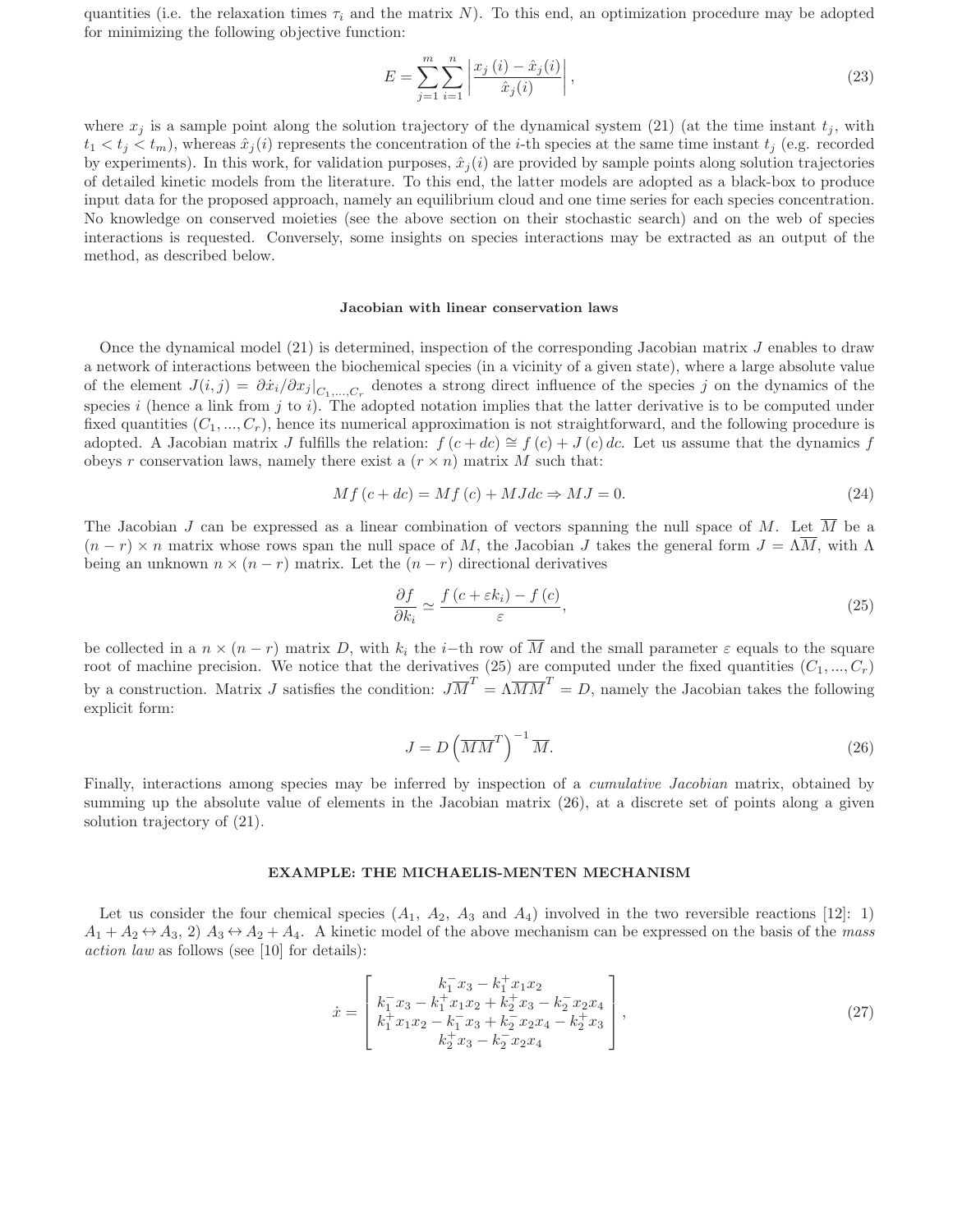

FIG. 2: Michaelis-Menten mechanism: A cloud of ten (randomly chosen) steady states are represented in the subspace:  $A_1 - A_2 - A_3$ . The reference point  $x_0^{eq}$  is reported by a star, while circles are adopted for the remaining steady states. Dashed lines represent the equilibrium manifold as predicted by (10) (left-hand side). A time series for each species is reported starting from an arbitrary initial condition (right-hand side).



FIG. 3: (Color online). Top: Solution trajectories as predicted by the detailed kinetic model (27) (circles) and the present model (21) with  $d = 1$  (lines). In the latter case, optimal parameters were found to be:  $\tau_1 = 0.21$ ,  $\tau_{\infty} = 6.2$ ,  $N = [-0.675, -0.273, 0.211, 0.652]$ . Down: Interaction among species as predicted by inspection of a *cumulative Jacobian* of the detailed model (27) (left-hand side) and of the present model (right-hand side).

with  $k_i^{\pm}$  $\overline{i}$  being the direct and reverse reaction rate constants of the reaction i, respectively. Here, the dynamical system (27) is used as a black-box (with  $k_1^+ = 0.3$ ,  $k_1^- = 0.15$ ,  $k_2^+ = 0.8$  and  $k_2^- = 2.0$ ), whose behavior is to be emulated by means of the proposed approach. Similarly, the two above reversible reactions are assumed unknown. Conversely, as shown in Fig. 2, a discrete set of steady states and one time series for each species concentration are the only accessible data. Here, principal component analysis [4] of the ten steady states in Fig. 2, reveals that they lay on a two-dimensional surface with less than 1% variance. Eq. (3) and the stochastic search of conservation laws (with  $g = 1$  and  $\tilde{T} = 10^{-4}$ ) deliver the following expressions for M:

$$
M' = \left[ \begin{array}{ccc} 0.258 & 0.516 & 0.775 & 0.258 \\ 0.577 & -0.578 & 0 & 0.577 \end{array} \right],
$$
  

$$
M = \left[ \begin{array}{ccc} 1 & 0 & 1 & 1 \\ 0 & 1 & 1 & 0 \end{array} \right],
$$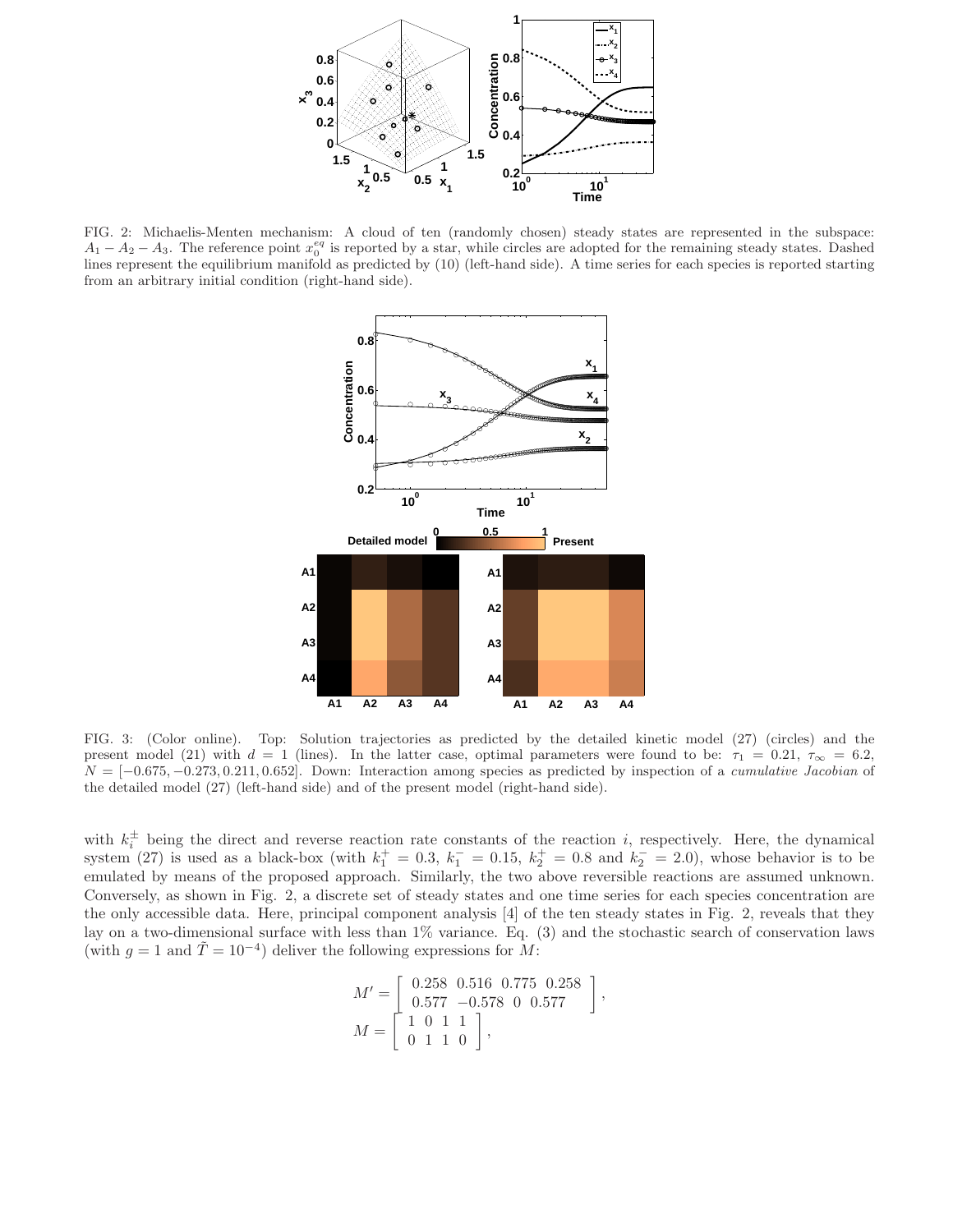

FIG. 4: Input data generated by the MAPK mechanism at the elementary step level in [21]. Left-hand side: Ten random equilibria (circles), around a reference state (star), are reported in the conserved quantity space:  $C_1 - C_2 - C_3$ . Right-hand side: A time series for each species conservation with:  $C_{01} = 456$ ,  $C_{02} = 508$ ,  $C_{03} = 404$ .



FIG. 5: (Color online). MAPK cascade: Equilibrium prediction in a neighborhood of a reference point  $C_{01} = 456$ ,  $C_{02} = 508$ ,  $C_{03} = 404$  where the matrix M is given by (28). The relative error,  $(100/n) \sum_{i=1}^{n} |x_i^{eq} - \hat{x}_i^{eq}| / \hat{x}_i^{eq}$ , with  $\hat{x}_{eq}$  being consistent with the detailed mechanism in [21], while  $x_i^{eq}$  is predicted according to the ideal mixture approximation (10) (left-hand side) and non-ideal mixture approximation (19) (right-hand side). Results refer to a spherical surface in the conserved quantity space, with center  $C_0 = [C_{01}, C_{02}, C_{03}]$  and radius 7.

respectively, with the latter being the exact value of  $M$  (consistently with the detailed kinetic model  $(27)$ ), and the former only an approximation. As shown in Fig. 3 (top), an excellent agreement between the solution trajectories of the detailed kinetic model (27) and the present system (21) is found, where  $d = 1$  and initial conditions are the ones reported on the right-hand side of Fig. 2. Here, the Lyapunov function  $G$  takes the form  $(6)$  while, by means of the genetic algorithm [9] readily available in MATLAB [22], the optimal parameters in (21) and (22), are found to be:  $\tau_1 = 0.21$ ,  $\tau_{\infty} = 6.2$ ,  $N = [-0.675, -0.273, 0.211, 0.652]$ . Finally, the cumulative Jacobian matrix is computed for both the detailed model (27) and the present model (21). In Fig. 3 (down) we report a graphic representation, where in both cases the Jacobian is normalized such that:  $0 < J(i, j) < 1$ . The comparison shows that the present approach is indeed capable of predicting the main features of the interaction network underlying the Michaelis-Menten mechanism. For instance, consistently with the above reversible reactions, a weak (direct) interaction between the first and the fourth species is observed.

#### EXAMPLE: MAPK MECHANISM

Let us consider the mitogen-activated protein kinase (MAPK) mechanism at the elementary step level [21], where eleven species (ordered as: M, Mp, Mpp, MAPKK, MKP, M\_MAPKK, Mp\_MAPKK, Mpp\_MKP, Mp\_MKP, Mp MKP∗, M MKP) interact according to a ten reaction mechanism. PCA [4] of the steady states in Fig. 4, reveals that they lay on a three-dimensional surface with less than 1% variance, while Eq. (3) and implementation of the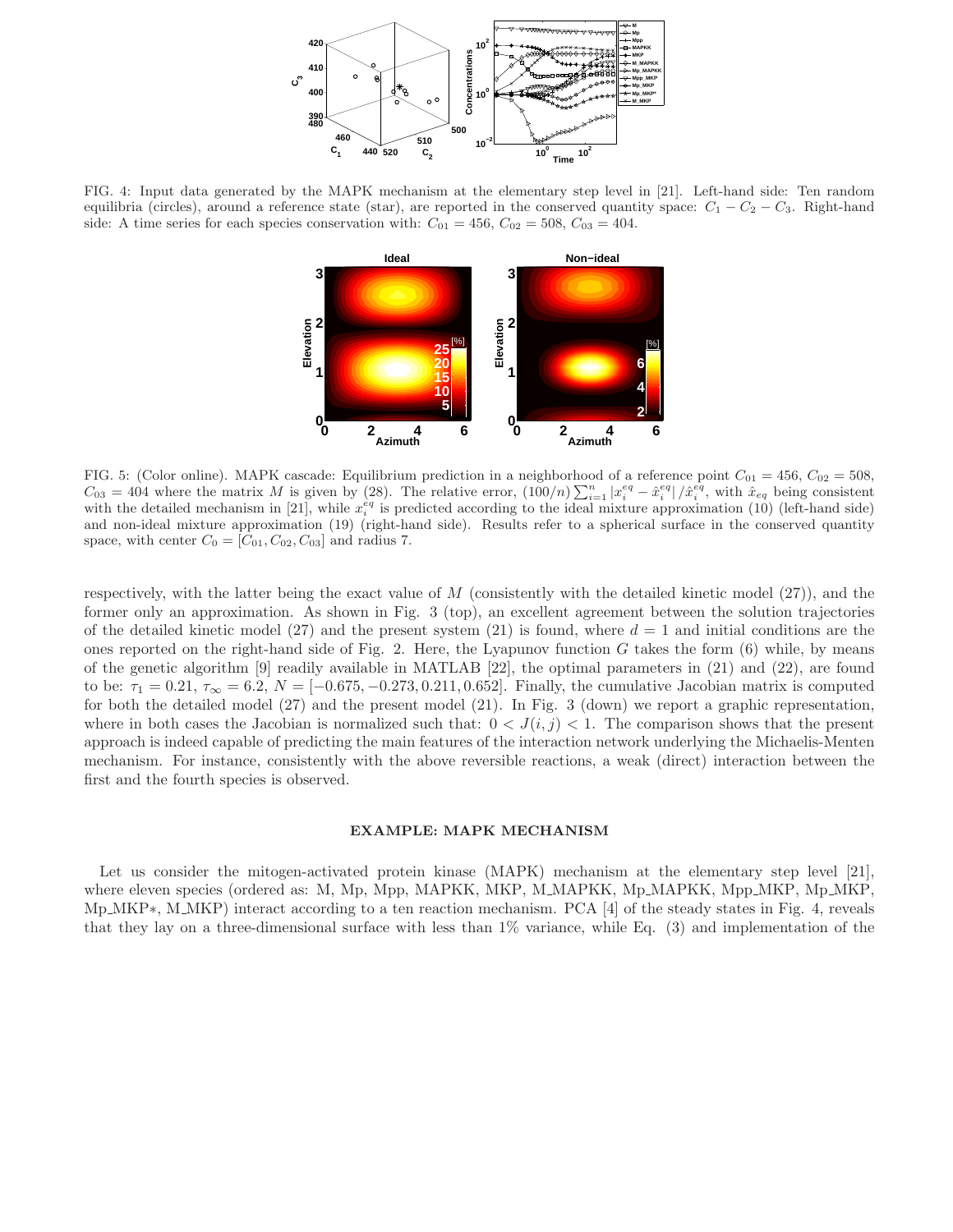above stochastic search for conservation laws (with fixed  $g = 1$  and  $\tilde{T} = 10^{-4}$ ) yield:

$$
M' = \begin{bmatrix} 3.21 & 3.49 & 3.78 & -0.263 & -0.516 \\ 5.33 & 1.85 & -1.64 & -5.37 & -1.85 \\ 0.31 & -2.44 & -5.17 & 2.17 & 4.92 \\ 2.98 & 4.13 & 3.26 & 3.15 & 2.98 & 2.72 \\ 0 & -2.54 & -3.49 & -2.08 & -0.003 & 3.19 \\ 2.49 & -0.02 & -0.25 & 0.851 & 2.49 & 5.01 \\ 1 & 1 & 1 & 0 & -1 & 1 & 0 & 0 & 0 \\ 1 & 1 & 1 & 0 & 0 & 1 & 1 & 1 & 1 \end{bmatrix},
$$
\n
$$
M = \begin{bmatrix} 1 & 1 & 1 & -1 & 0 & 0 & 0 & 1 & 1 & 1 & 1 \\ 1 & 1 & 1 & 0 & -1 & 1 & 1 & 0 & 0 & 0 \\ 1 & 1 & 1 & 0 & 0 & 1 & 1 & 1 & 1 & 1 \end{bmatrix},
$$
\n(28)

respectively. The latter matrix is in perfect agreement with the three conserved moieties described in [21] (i.e. linearly dependent), while the former is a rough approximation. In the following computations, we always make use of the latter exact matrix M. As shown in Fig. 5, the ideal mixture assumption introduces significant deviations between predictions by (10) and the detailed model in [21], even in the vicinity of a reference state. However, a remarkable improvement can be achieved by means of the system (19) for non-ideal mixtures. Here, around a reference point  $(C_0 = [456, 508, 404]$ , the parameters  $\gamma_0$  and  $\partial \gamma_i/\partial C_k|_0$  were estimated trough the above optimization procedure (with  $\epsilon = 10^{-4}$ ,  $\tilde{T} = 10^{-5}$ ) applied to the ten equilibrium points in Fig. 4 (circles on the left-hand side). As shown in Fig. 5, adoption of the system (19) with optimal parameters significantly improves the accuracy of equilibrium predictions (in the neighborhood of a reference point) compared to solutions of the system for ideal mixtures (10). Moreover, a dynamical system (21) has been inferred with  $d = 1$ ,  $d = 2$  and  $d = 3$ , upon minimization of the function (23) by means of the genetic algorithm [9] readily available in the MATLAB package [22]. The adopted input data  $\hat{x}_j(i)$  are shown on the right-hand side of Fig. 4 while, for simplicity, the function G takes the ideal mixture expression (6). In Fig. (6), a comparison between the solutions of the detailed kinetic model in [21] and of the dynamical system (21) is reported for  $C_1 = 415$ ,  $C_2 = 354$ ,  $C_3 = 467$ . In this case, we observe that a three relaxation process  $(d = 2)$  is sufficient for achieving a good agreement. In the latter case, optimal parameters were found to be:

$$
\tau_1 = 0.2, \ \tau_2 = 1.2, \ \tau_{\infty} = 250, \nN = \begin{bmatrix} -0.145 & 0.83 & 1.01 & -4.76 & 2.24 \\ -0.147 & -3.38 & 1.53 & -0.256 & -1.52 \\ -4.91 & -3.76 & 3.24 & 3.08 & 2.78 & 2.17 \\ -0.604 & 0.973 & -0.518 & -6.48 & -3.40 & 1.35 \end{bmatrix}.
$$
\n(29)

Finally, as shown in Fig. 7, the cumulative Jacobian matrix of (21) (normalized such that:  $0 < J(i, j) < 1$ ) with  $d = 3$ and the parameters (29) shares some common patterns with the cumulative Jacobian of the detailed model provided in [21]. As an example, it arises the central role of the fifth species (MKP) in the biological network. Conversely, from our simulations, we also notice that the present approach shows a tendency to over-predict the number of species interactions (see, e.g., interactions of the first and eleventh species in Fig. 7). Moreover, for the sake of comparison, for the case of Fig. 7, we computed that the 2−norm of the matrix  $(J - J_d)$  is 3.08, with J and  $J_d$  being the (normalized) cumulative Jacobian matrix of (21) and detailed system, respectively. Conversely, on average, the 2−norm of the matrix  $(J_{rand} - J_d)$  is 5.16 (+68% of prediction error), where  $J_{rand}$  is a uniformly distributed pseudorandom guess of the (normalized) cumulative Jacobian.

#### **CONCLUSIONS**

In this work, we have presented an automatic procedure to infer analytical models for closed reactive biochemical systems. The present method is solely based on a set of random steady states and one time series of species concentrations, with the main advantage that no prior knowledge on the underlying biochemical mechanism and system structure is requested as an input. Firstly, the proposed method involves a search for conservation laws, typically due to conservation of elements involved in the biochemical reactions. Secondly, equilibrium states are predicted by minimizing a thermodynamic potential under the above linear conservation laws, and two formulations are suggested for both ideal and non-ideal (bio)chemical mixtures. Moreover, inspired by other applications from the kinetic theory of gases [15–17, 19, 20], the species dynamics is imagined to have the general form of a sequence of hierarchical collapses onto low dimensional manifolds (slow invariant manifolds - SIMs) in the phase-space at fixed rates. Hence, optimization tools (i.e. genetic algorithms) have been adopted to both approximate points on the SIMs and evaluate relaxation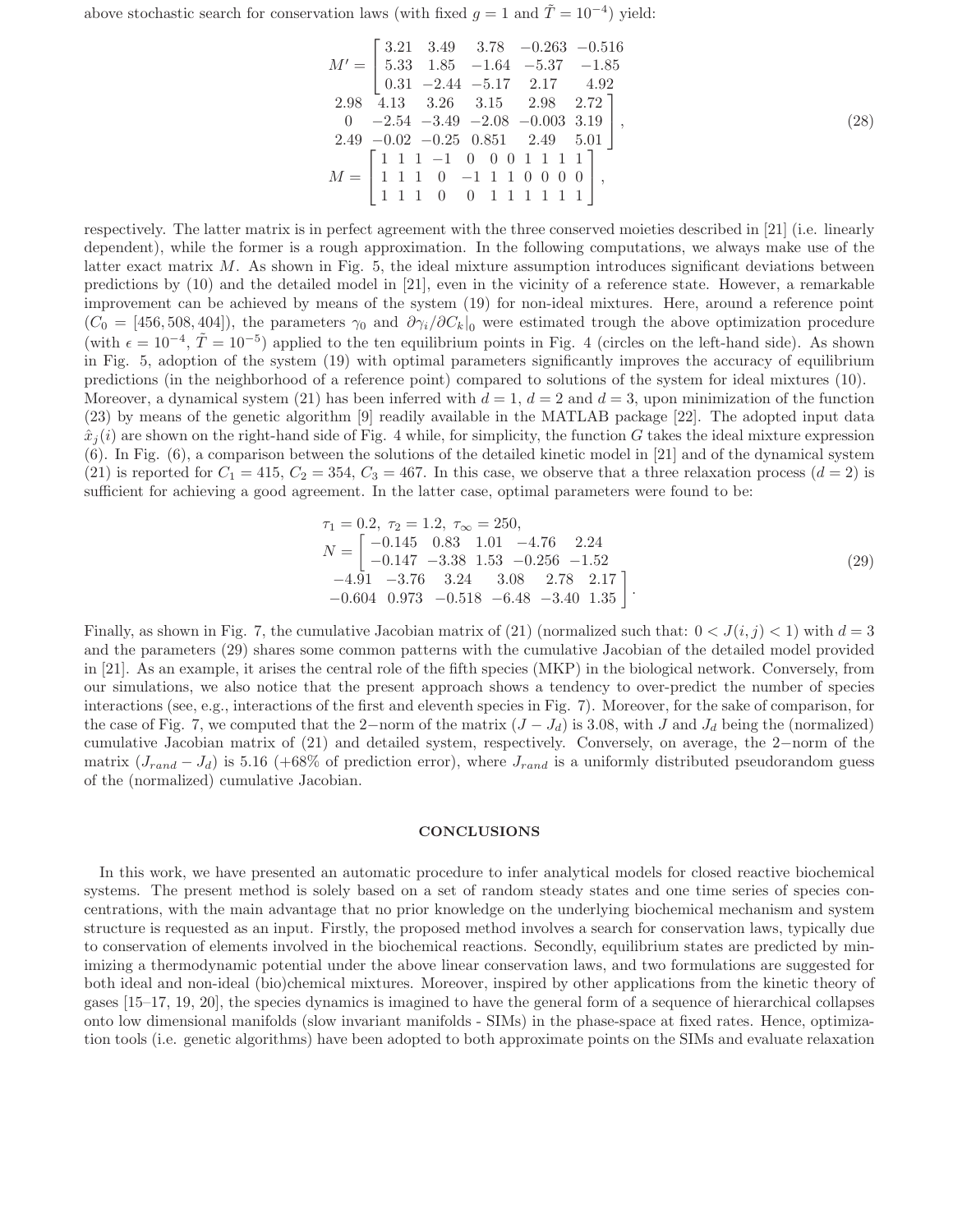

FIG. 6: MAPK mechanism: Solution trajectories as predicted by the detailed kinetic model in [21] and the model (21) with  $d = 1, d = 2$  and  $d = 3$ . Conserved quantities are:  $C_1 = 415, C_2 = 354, C_3 = 467$ .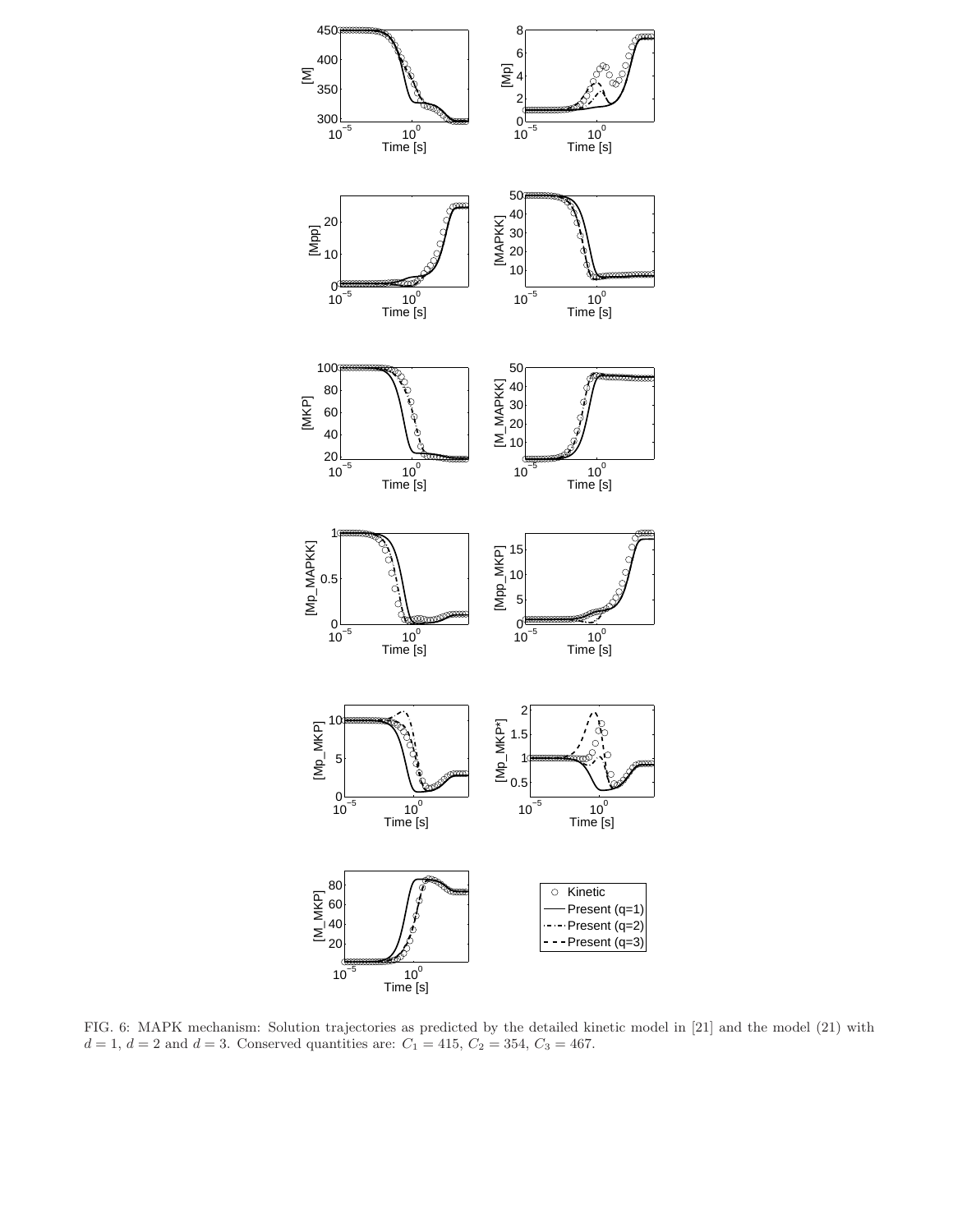

FIG. 7: (Color online). Interaction among species as predicted by inspection of a *cumulative Jacobian J* of the detailed kinetic model in [21] (left-hand side) and of the present model (21) with  $d = 3$  and the optimal parameters (29) (right-hand side). The 2–norm of the matrices  $(J - J_d)$  and  $(J_{rand} - J_d)$  is 3.08 and 5.16 (+68% of prediction error), respectively. Here,  $J_d$  and  $J_{rand}$  denote the Jacobian of the detailed kinetic model and a uniformly distributed pseudorandom guess of the (normalized) cumulative Jacobian, respectively.

times. Finally, based on the Jacobian matrix of the latter dynamical system, some knowledge on the structure of the interaction network may be revealed. Validation is carried out for two proven examples: The Michaelis-Menten mechanism [12], and the MAPK cascade [21]. In both cases, we experience a good agreement of steady state and time dynamics predictions, at least in a neighborhood of a given reference state (i.e. from experiments) and if enough degrees of freedom are considered. Moreover, we notice that inspection of the cumulative Jacobian matrix can indeed provide some preliminary insights on the biological network (i.e. species interactions) underlying the detailed kinetic mechanism of the biological phenomenon under study. In this respect, we also stress that, from current computations, a drawback of the proposed method was noticed, where a typically larger number of species interactions is predicted by the method (false positives), compared to the true network. Here, for the sake of simplicity, smooth data from detailed kinetic models were adopted as a reference. However, in the near future, we plan to investigate the performances of the suggested method in real experiments, where time series of biochemical species are certainly affected by noise.

### ACKNOWLEDGMENTS

Authors wish to thank Paolo Provero from the Molecular Biotechnology Center (MBC) at the University of Turin for discussions and suggestions. Referees are gratefully acknowledged for the help in improving the quality of the manuscript.

- <sup>∗</sup> Electronic address: eliodoro.chiavazzo@polito.it
- [1] I. Chou and E. Voit, Math. Biosci. 219, 57 (2009).
- [2] C. A. Penfold and D. L. Wild, Interface focus 1, 857 (2011).
- [3] B. A. McKinney, J. E. Crowe, H. U. Voss, P. S. Crooke, N. Barney, and J. H. Moore, Phys. Rev. E 73, 021912 (2006).
- [4] I. T. Jolliffe, Principal Component Analysis (Springer, 2nd Edition, 2002).
- [5] R. Coifman and S. Lafon, App. Comp. Harmonic Analysis 21, 5 (2006).
- [6] N. Metropolis, A. Rosenbluth, M. Rosenbluth, A. Teller, and E. Teller, Jour. Chem. Phys. 21, 1087 (1953).
- [7] K. Denbigh, The Principles of Chemical Equilibrium (Cambridge University Press, 1981).
- [8] Y. Damirel, Nonequilibrium Thermodynamics. Transport and Rate Processes in Physical, Chemical and Biological Systems. (Elsevier, 2007).
- [9] D. E. Goldberg, Genetic Algorithms in Search, Optimization & Machine Learning (Addison-Wesley, 1989).
- [10] O. Demin and I. Goryanin, Kinetic Modelling in Systems Biology (CRC Press, 2009).
- [11] P. L. Bhatnagar, E. P. Gross, and M. Krook, Phys. Rev. 94(3), 511 (1954).
- [12] A. N. Gorban and I. V. Karlin, Invariant Manifolds for Physical and Chemical Kinetics (Springer, Berlin, 2005).
- [13] E. Chiavazzo and I. Karlin, Phys. Rev. E 83, 036706 (2011).
- [14] C. D. Levermore, Journal of Statistical Physics 83, 1021 (1996).